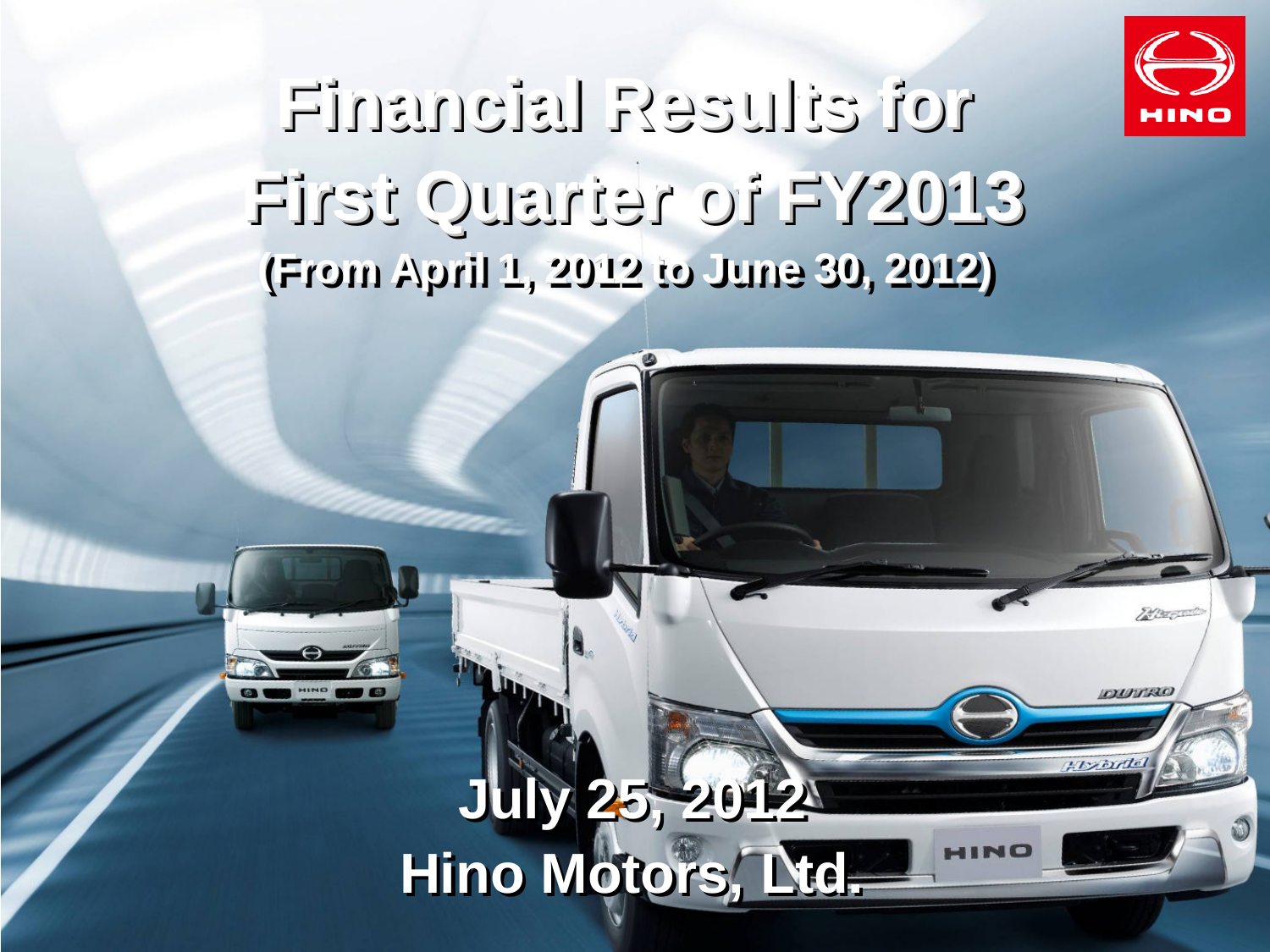

# **1. Sales Turnover**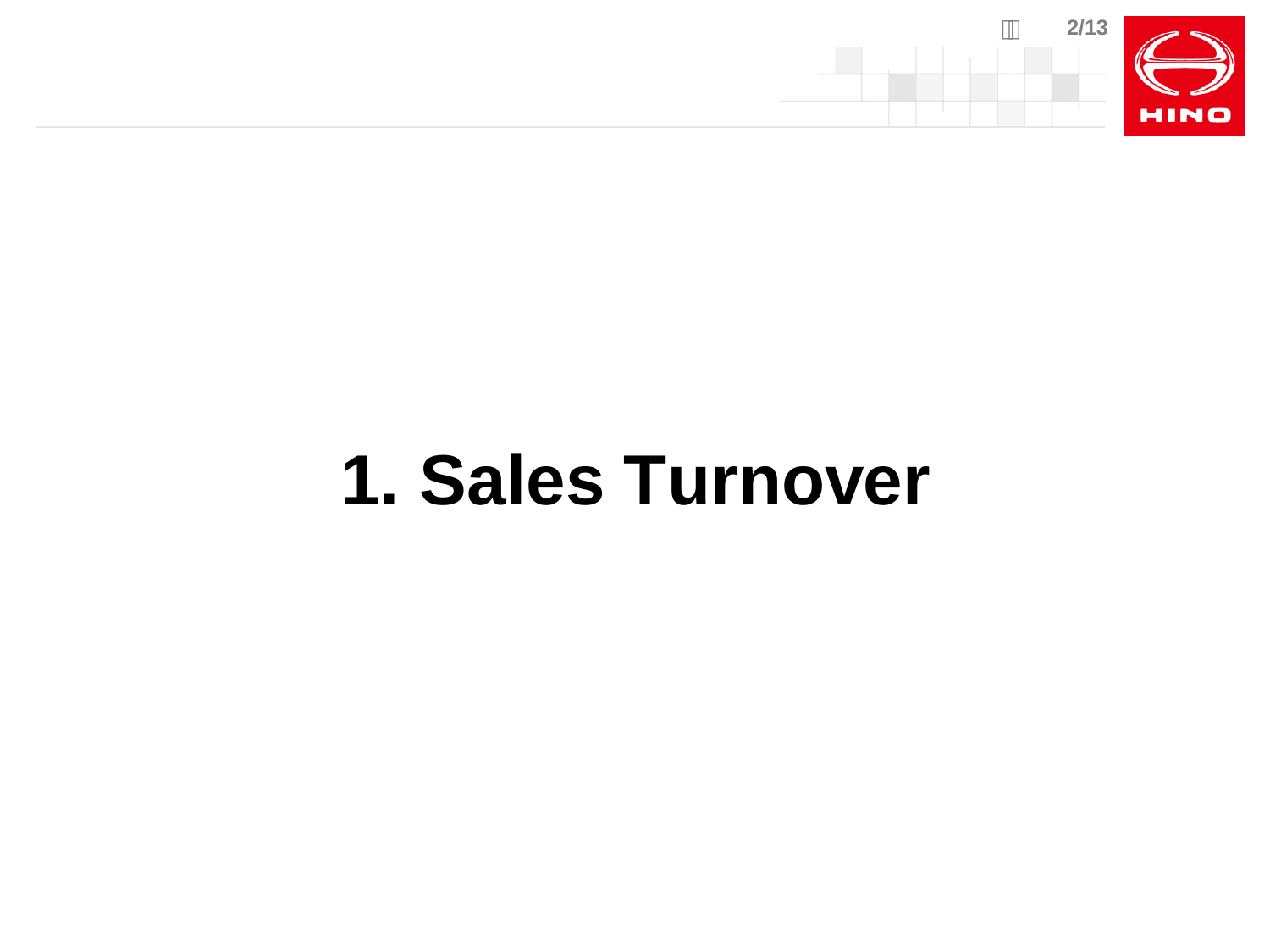

**(Units)**

|                   |                                     | <b>FY2013</b><br><b>1st Quarter</b><br>$('12/4-6)$ | <b>FY2012</b><br><b>1st Quarter</b><br>$('11/4-6)$ | Change | Change (%) |
|-------------------|-------------------------------------|----------------------------------------------------|----------------------------------------------------|--------|------------|
|                   | Japan                               | 8,853                                              | 3,956                                              | 4,897  | 2.2 times  |
| マ                 | Asia                                | 18,618                                             | 11,565                                             | 7,053  | 61.0%      |
| <b>Geographic</b> | <b>Central and South</b><br>America | 2,969                                              | 2,424                                              | 545    | 22.5%      |
|                   | North America                       | 2,211                                              | 1,547                                              | 664    | 42.9%      |
|                   | <b>Europe/Africa</b>                | 2,022                                              | 1,439                                              | 583    | 40.5%      |
| <b>Region</b>     | <b>Oceania</b>                      | 1,319                                              | 1,035                                              | 284    | 27.4%      |
|                   | <b>Middle East</b>                  | 1,030                                              | 648                                                | 382    | 59.0%      |
|                   | <b>Overseas Total</b>               | 28,169                                             | 18,658                                             | 9,511  | 51.0%      |
|                   | <b>Total</b>                        | 37,022                                             | 22,614                                             | 14,408 | 63.7%      |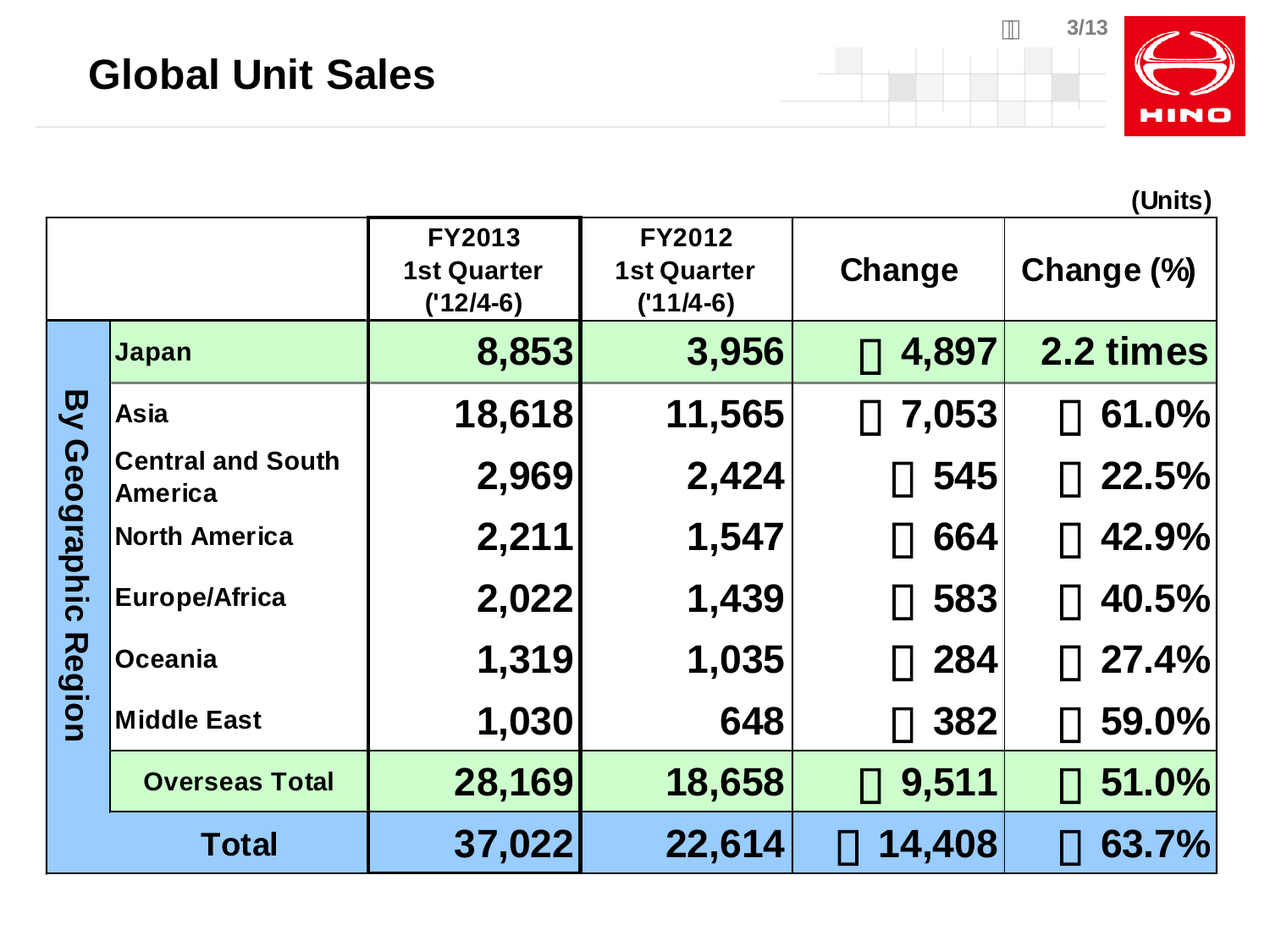#### **Truck and Bus Market in Japan**



|                   |                                               |                                             |                                             |                  | (Units)    |
|-------------------|-----------------------------------------------|---------------------------------------------|---------------------------------------------|------------------|------------|
|                   |                                               | FY2013<br><b>1st Quarter</b><br>$('12/4-6)$ | FY2012<br><b>1st Quarter</b><br>$('11/4-6)$ | Change           | Change (%) |
|                   | <b>Heavy-duty trucks</b>                      | 2,840                                       | 1,262                                       | 1,578            | 2.3 times  |
|                   | (share)                                       | (31.3%)                                     | (34.7%)                                     | 3.4p)            |            |
|                   | <b>Medium-duty trucks</b>                     | 2,190                                       | 1,271                                       | 919              | 72.3%      |
| <b>Hino</b>       | (share)                                       | $(35.0\%)$                                  | (41.6%)                                     | 6.6p)            |            |
| <b>Registered</b> | Total heavy- and<br>medium-duty trucks        | 5,030                                       | 2,533                                       | 2,497            | 98.6%      |
|                   | (share)                                       | (32.9%)                                     | (37.8%)                                     | 4.9p)            |            |
|                   | <b>Light-duty trucks</b>                      | 3,328                                       | 1,200                                       | 2,128            | 2.8 times  |
|                   | (share)                                       | (20.7%)                                     | $(13.9\%)$                                  | 6.8p)            |            |
|                   | <b>Buses</b>                                  | 495                                         | 223                                         | 272              | 2.2 times  |
|                   | (share)                                       | (27.6%)                                     | (28.5%)                                     | 0.9p)            |            |
|                   | <b>Total</b>                                  | 8,853                                       | 3,956                                       | 4,897            | 2.2 times  |
|                   | (share)                                       | (26.7%)                                     | (24.6%)                                     | 2.1 <sub>p</sub> |            |
|                   | <b>Heavy-duty trucks</b>                      | 9,061                                       | 3,642                                       | 5,419            | 2.5 times  |
| <b>Japan</b>      | <b>Medium-duty trucks</b>                     | 6,249                                       | 3,057                                       | 3,192            | 2.0 times  |
| <b>Market</b>     | <b>Total heavy- and</b><br>medium-duty trucks | 15,310                                      | 6,699                                       | 8,611            | 2.3 times  |
|                   | <b>Light-duty trucks</b>                      | 16,095                                      | 8,626                                       | 7,469            | 86.6%      |
|                   | <b>Buses</b>                                  | 1,795                                       | 783                                         | 1,012            | 2.3 times  |
|                   | <b>Total</b>                                  | 33,200                                      | 16,108                                      | 17,092           | 2.1 times  |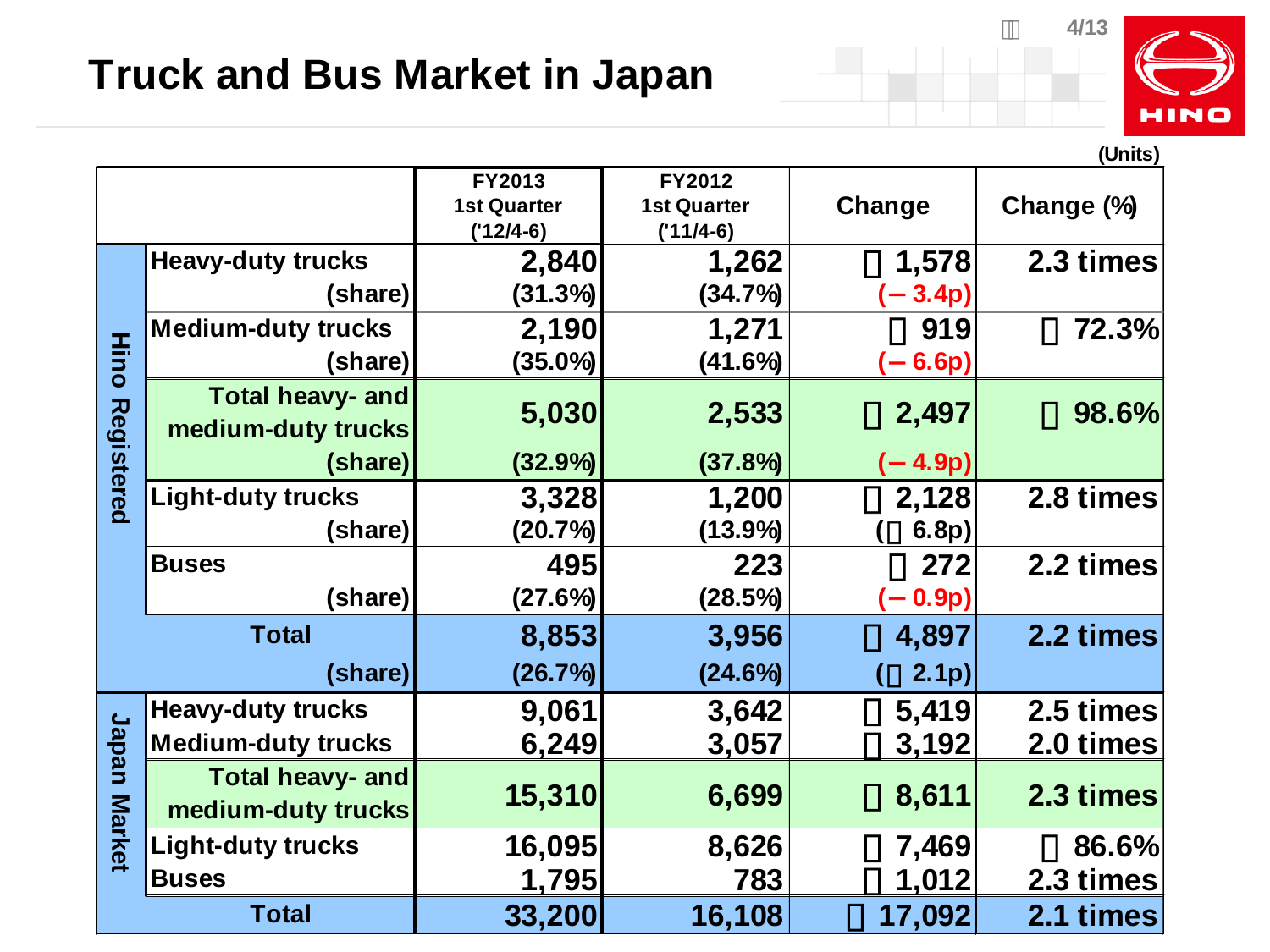

## **2. Consolidated Financial Results**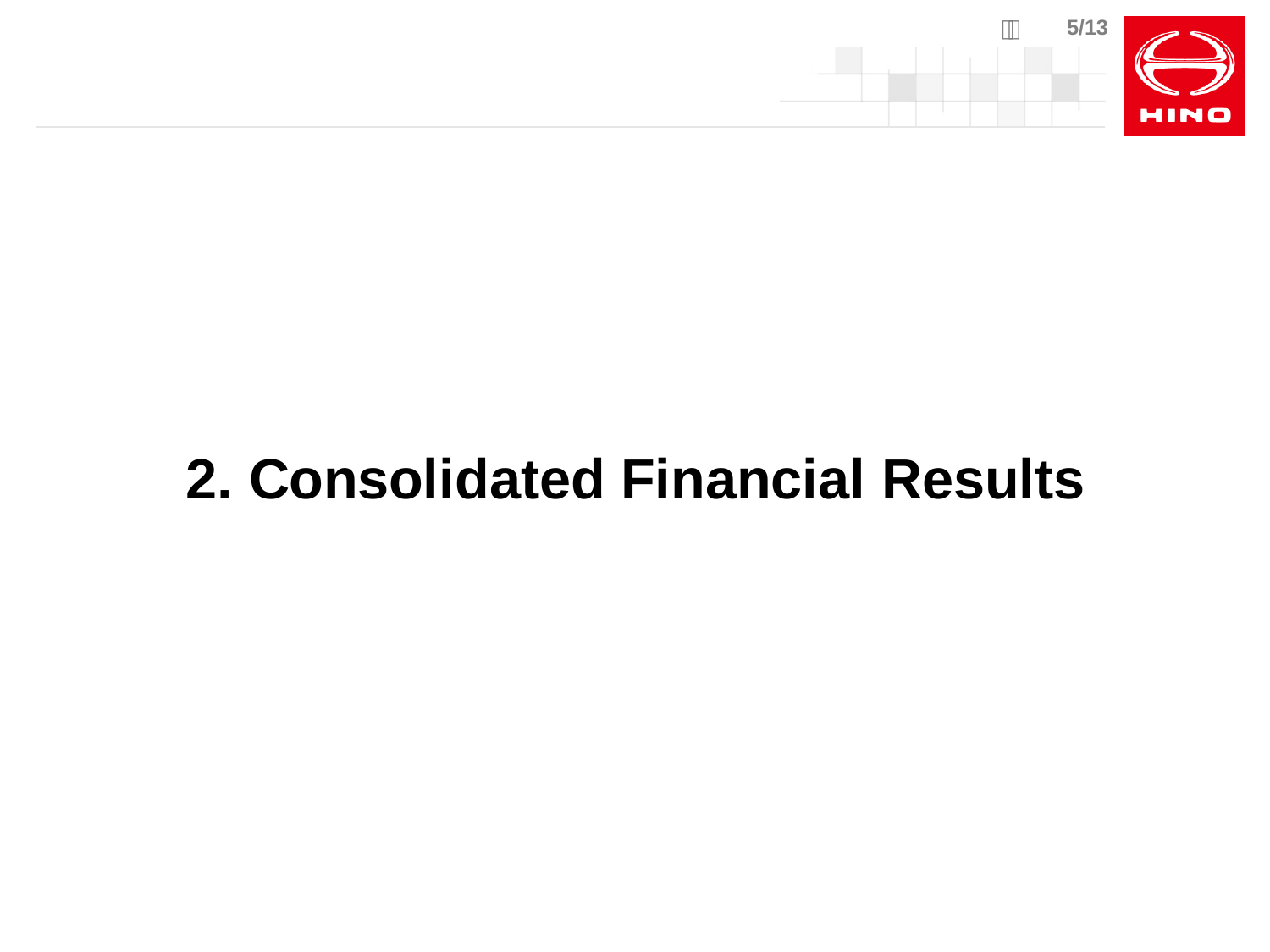

|                                                      |                                            |                                                    |                                                    |        | (Units)                   |
|------------------------------------------------------|--------------------------------------------|----------------------------------------------------|----------------------------------------------------|--------|---------------------------|
|                                                      |                                            | <b>FY2013</b><br><b>1st Quarter</b><br>$('12/4-6)$ | <b>FY2012</b><br><b>1st Quarter</b><br>$('11/4-6)$ | Change | Change (%)                |
|                                                      | <b>Japan</b>                               | 9,337                                              | 4,875                                              | 4,462  | 91.5%                     |
| マン                                                   | <b>Asia</b>                                | 17,913                                             | 10,782                                             | 7,131  | 66.1%                     |
| <b>Geographic</b>                                    | <b>Central and South</b><br><b>America</b> | 3,312                                              | 2,465                                              | 847    | 34.4%                     |
|                                                      | <b>North America</b>                       | 2,786                                              | 1,189                                              |        | $1,597$  2.3 times        |
|                                                      | <b>Europe/Africa</b>                       | 2,169                                              | 959                                                |        | $1,210 2.3 \text{ times}$ |
| <b>Region</b>                                        | <b>Oceania</b>                             | 1,378                                              | 913                                                | 465    | 50.9%                     |
|                                                      | <b>Middle East</b>                         | 798                                                | 554                                                | 244    | 44.0%                     |
|                                                      | <b>Overseas Total</b>                      | 28,356                                             | 16,862                                             | 11,494 | 68.2%                     |
|                                                      | <b>Total</b>                               | 37,693                                             | 21,737                                             | 15,956 | 73.4%                     |
| <b>Supplies and parts for</b><br>overseas production |                                            | 1,748                                              | 936                                                | 812    | 86.8%                     |
|                                                      | <b>Total</b>                               | 39,441                                             | 22,673                                             | 16,768 | <b>74.0%</b>              |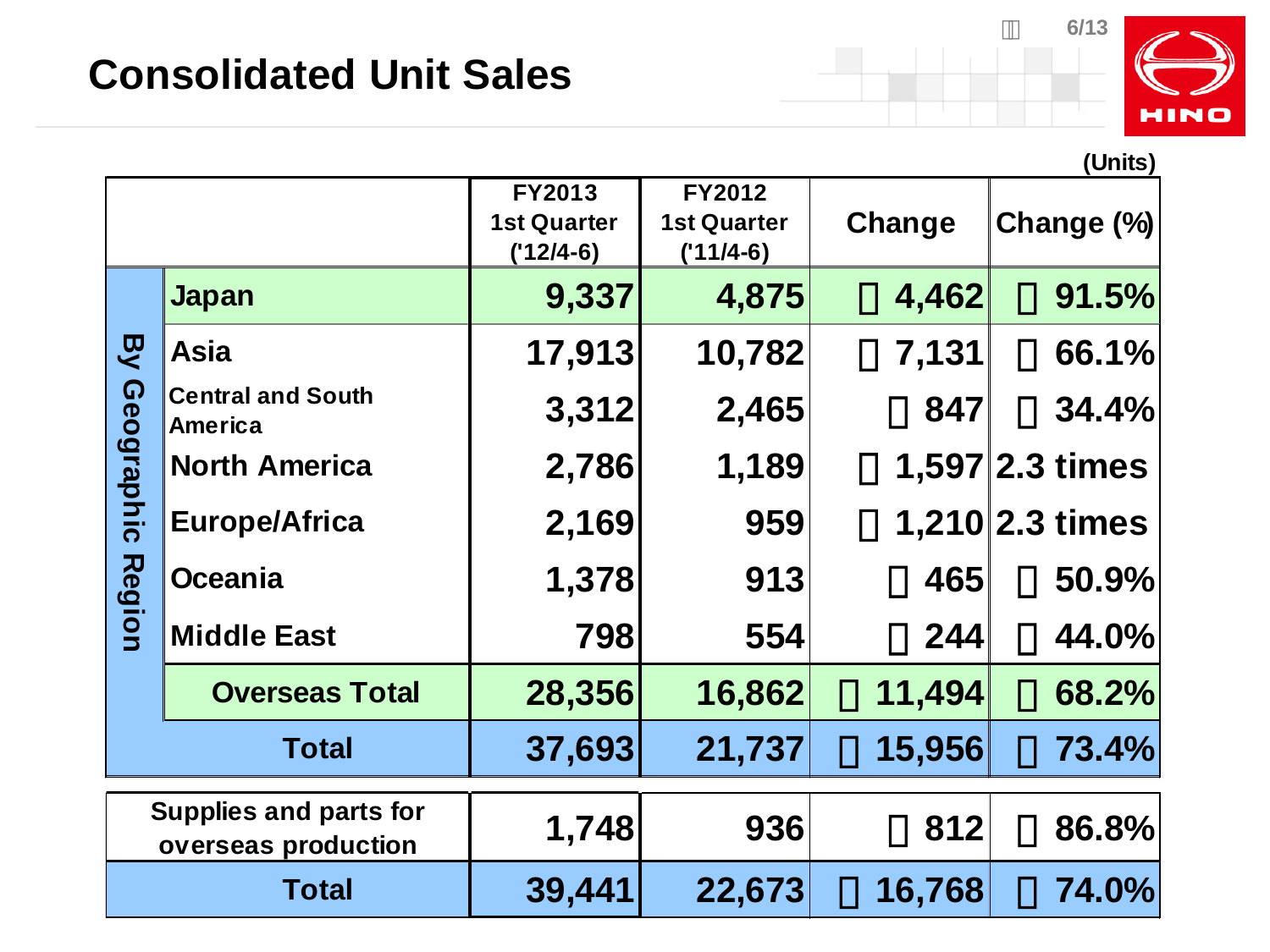

**(Units)**

|               |                                           |                                                    |                                             |        | וטוווטן              |
|---------------|-------------------------------------------|----------------------------------------------------|---------------------------------------------|--------|----------------------|
|               |                                           | <b>FY2013</b><br><b>1st Quarter</b><br>$('12/4-6)$ | FY2012<br><b>1st Quarter</b><br>$('11/4-6)$ | Change | Change (%)           |
|               | <b>SUV</b>                                | 34,279                                             | 16,718                                      |        | $17,561$   2.1 times |
| <b>Toyota</b> | <b>Loading Vehicles</b><br>(Commissioned) | 6,894                                              | 5,747                                       | 1,147  | 20.0%                |
| <b>Bran</b>   | <b>Loading Vehicles</b><br>$ $ (OEM)      | 3,121                                              |                                             |        | 3,120 3,121 times    |
|               | <b>Total</b>                              | 44,294                                             | 22,466                                      | 21,828 | 97.2%                |

**(Units)**

|         |                 | <b>FY2013</b><br><b>1st Quarter</b><br>$('12/4-6)$ | <b>FY2012</b><br><b>1st Quarter</b><br>$('11/4-6)$ | Change | Change (%) |
|---------|-----------------|----------------------------------------------------|----------------------------------------------------|--------|------------|
|         | Japan           | 3,264                                              | 3,128                                              | 136    | 4.3%       |
| Engines | <b>Overseas</b> | 5,311                                              | 4,724                                              | 587    | 12.4%      |
|         | <b>Total</b>    | 8,575                                              | 7,852                                              | 723    | 9.2%       |

**\* Engines are Hino shipment base.**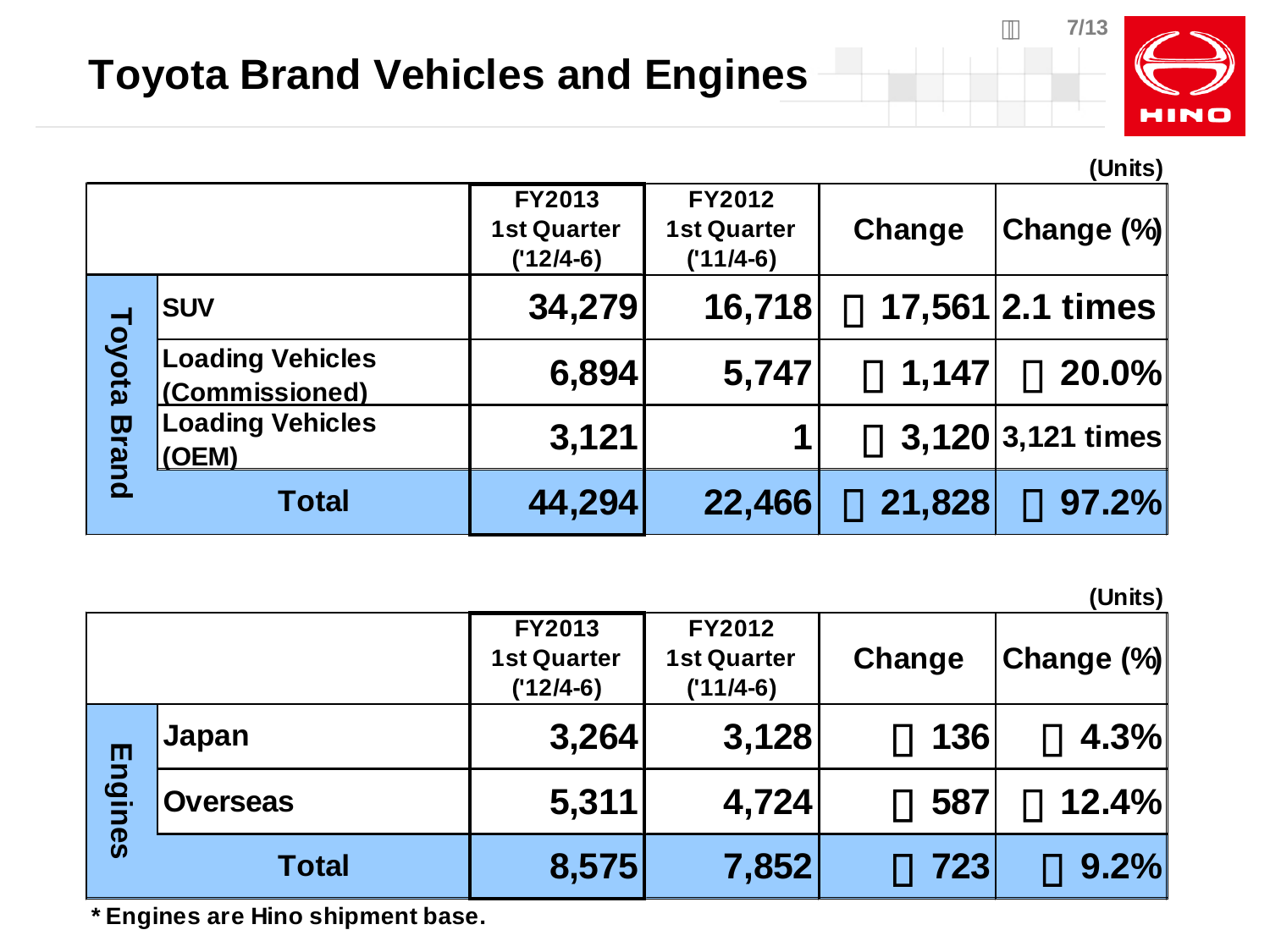### **Consolidated Income (Loss) Statement**



|                             |                    |                    |                             | (Billions of yen) |
|-----------------------------|--------------------|--------------------|-----------------------------|-------------------|
|                             | <b>FY2013</b>      | FY2012             |                             |                   |
| <b>Item</b>                 | <b>1st Quarter</b> | <b>1st Quarter</b> | <b>Change</b>               | Change (%)        |
|                             | $('12/4-6)$        | $('11/4-6)$        |                             |                   |
|                             |                    |                    |                             |                   |
|                             |                    |                    |                             |                   |
| <b>Net sales</b>            | 372.1              | 232.6              | 139.5                       | 60.0%             |
|                             | $<4.1\%>$          | $<2.0\%$           | 2.1 <sub>p</sub><br>$\prec$ |                   |
| <b>Operating income</b>     | 15.2               | 4.6                | <b>10.6</b>                 | 3.3 times         |
| Non-operating income        | (1.7)              | (0.1)              | 1.6                         |                   |
| (loss)                      |                    |                    |                             |                   |
| Investment gain (loss)      | (0.0)              | (0.7)              | 0.7                         |                   |
| on equity method            |                    |                    |                             |                   |
|                             |                    |                    |                             |                   |
|                             | $<3.6\%$           | $<1.6\%$           | 2.0 <sub>p</sub><br>$\prec$ |                   |
| <b>Ordinary income</b>      | 13.5               | 3.8                | 9.7                         |                   |
| <b>Extraordinary income</b> | 0.8                | 0.0                | 0.8                         | 12.6 times        |
| <b>Extraordinary loss</b>   | 0.1                | 6.3                | 6.2                         | 98.3%             |
|                             | $<3.8\%$           | $1.1\%$<br>$\prec$ | 4.9 <sub>p</sub><br>$\prec$ |                   |
| Net income (loss)           |                    |                    |                             |                   |
| before income taxes and     | 14.2               | (2.5)              | 16.7                        | 3.6 times         |
| minority interests          |                    |                    |                             |                   |
|                             | $<2.7\%>$          | $< 2.1\%>$         | 4.8 <sub>p</sub><br>$\prec$ |                   |

**Note: Figures in parentheses (<>) indicate income (loss) margin.**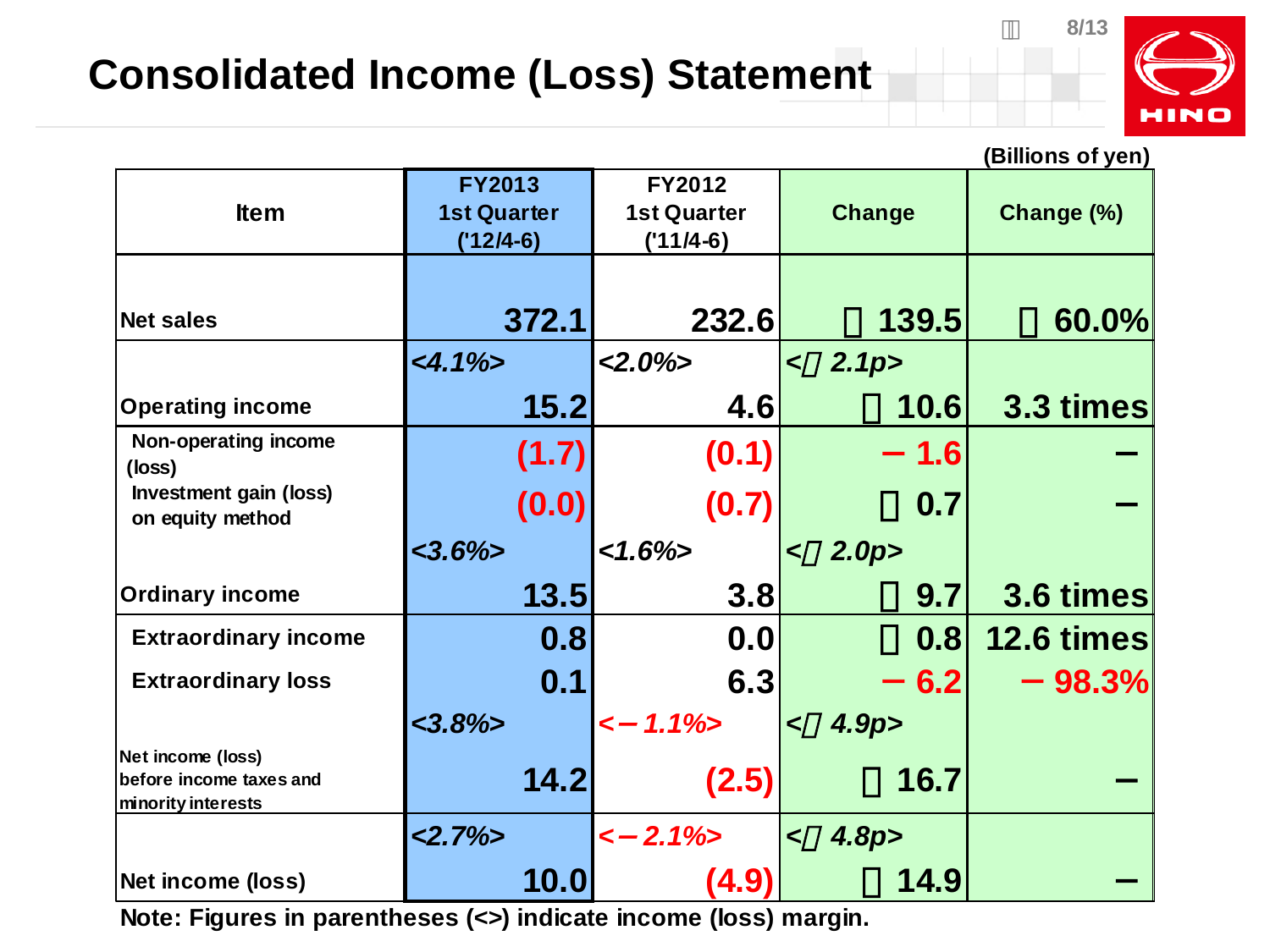

#### **(Billions of yen)**

|          |                                                      | <b>FY2013</b><br><b>1st Quarter</b> | FY2012<br><b>1st Quarter</b> | Change | Change (%) |
|----------|------------------------------------------------------|-------------------------------------|------------------------------|--------|------------|
|          |                                                      | $('12/4-6)$                         | $('11/4-6)$                  |        |            |
|          | <b>Heavy-duty trucks</b>                             | 35.4                                | 19.0                         | 16.4   | 86.1%      |
|          | <b>Medium-duty trucks</b>                            | 12.5                                | 8.2                          | 4.3    | 52.9%      |
| Japan    | <b>Total heavy- and</b><br>medium-duty trucks        | 47.9                                | 27.2                         | 20.7   | 76.1%      |
|          | <b>Light-duty trucks</b>                             | 12.4                                | 4.5                          | 7.9    | 2.7 times  |
|          | <b>Buses</b>                                         | 9.1                                 | 3.5                          | 5.6    | 2.6 times  |
|          | <b>Subtotal</b>                                      | 69.4                                | 35.2                         | 34.2   | 97.5%      |
|          | <b>Completed vehicles</b>                            | 103.6                               | 65.5                         | 38.1   | 58.2%      |
| Overseas | <b>Supplies and parts for</b><br>overseas production | 1.3                                 | 0.8                          | 0.5    | 80.1%      |
|          | <b>Subtotal</b>                                      | 104.9                               | 66.3                         | 38.6   | 58.4%      |
|          | <b>Total trucks and buses</b>                        | 174.3                               | 101.5                        | 72.8   | 71.9%      |
|          | <b>Service parts</b>                                 | 20.3                                | 18.6                         | 1.7    | 8.9%       |
|          | <b>Others</b>                                        | 42.1                                | 41.3                         | 0.8    | 1.7%       |
|          | <b>Vehicles</b>                                      | 95.4                                | 48.9                         | 46.5   | 95.0%      |
| Toyota   | <b>Overseas unit supply</b><br>business              | 31.6                                | 16.8                         | 14.8   | 88.3%      |
|          | <b>Others</b>                                        | 8.4                                 | 5.5                          | 2.9    | 51.9%      |
|          | <b>Subtotal</b>                                      | 135.4                               | 71.2                         | 64.2   | 90.0%      |
|          | <b>Total net sales</b>                               | 372.1                               | 232.6                        | 139.5  | $60.0\%$   |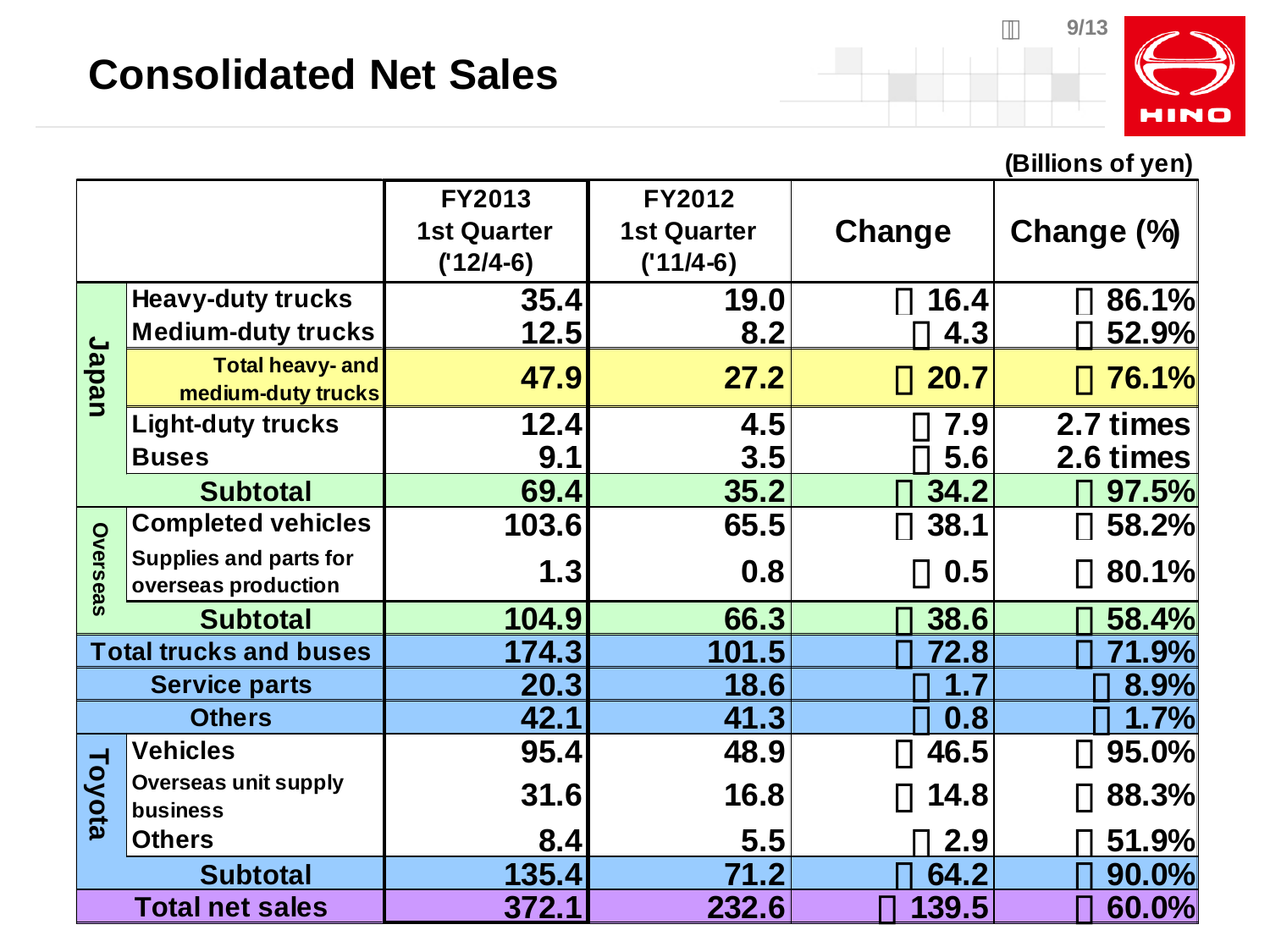#### **Consolidated Operating Income (Loss) by Segments**



**(Billions of yen)**

|                                   | <b>FY2013</b><br><b>1st Quarter</b><br>$('12/4-6)$ |                                   | FY2012<br><b>1st Quarter</b><br>$('11/4-6)$ |                                   | Change           |                                   |
|-----------------------------------|----------------------------------------------------|-----------------------------------|---------------------------------------------|-----------------------------------|------------------|-----------------------------------|
|                                   | <b>Net sales</b>                                   | <b>Operating income</b><br>(loss) | <b>Net sales</b>                            | <b>Operating income</b><br>(loss) | <b>Net sales</b> | <b>Operating income</b><br>(loss) |
|                                   |                                                    | $<3.8\%>$                         |                                             | $<1.4\%>$                         | 61.4%            | 4.6 times                         |
| Japan                             | 306.6                                              | 11.7                              | 190.0                                       | 2.6                               | 116.6            | 9.1                               |
|                                   |                                                    | $<4.0\%$                          |                                             | $<4.6\%$                          | 57.7%            | 36.4%                             |
| <b>Asia</b>                       | 97.5                                               | 3.9                               | 61.8                                        | 2.8                               | 35.7             | 1.1                               |
|                                   |                                                    | $<1.5\%$                          |                                             | $1.8\%$<br>$\prec$                | 72.3%            |                                   |
| <b>Other Areas</b>                | 36.3                                               | 0.5                               | 21.1                                        | (0.4)                             | 15.2             | 0.9                               |
| <b>Consolidated</b><br>adjustment | (68.3)                                             | (0.9)                             | (40.3)                                      | (0.4)                             | 28.0             | 0.5                               |
|                                   |                                                    | $<4.1\%>$                         |                                             | $<2.0\%$                          | 60.0%            | 3.3 times                         |
| <b>Total</b>                      | 372.1                                              | 15.2                              | 232.6                                       | 4.6                               | 139.5            | 10.6                              |

**Note: Figures in parentheses (<>) indicate operating income (loss) margin. Percentages in the column "Change" indicate year-on- year change.**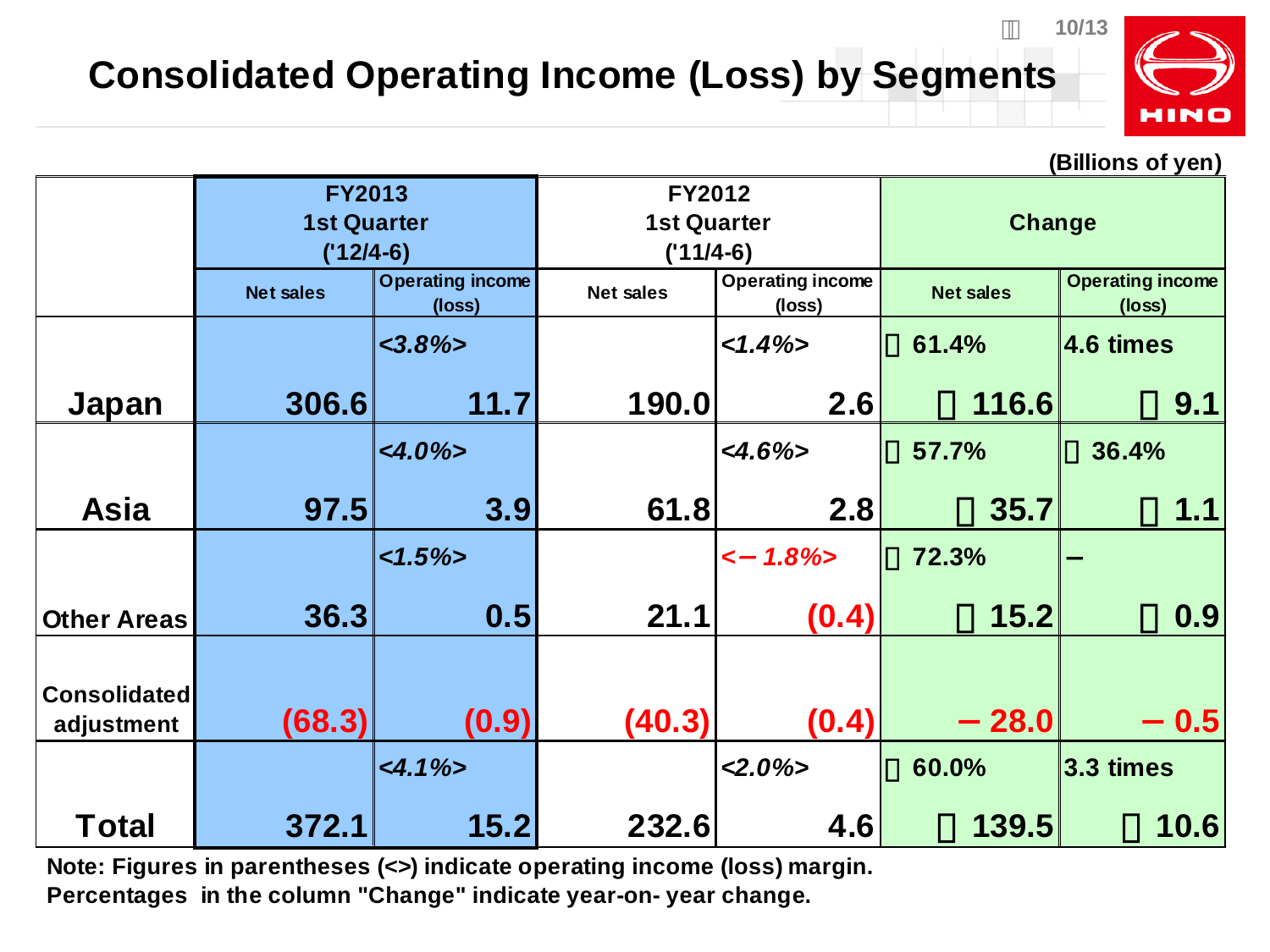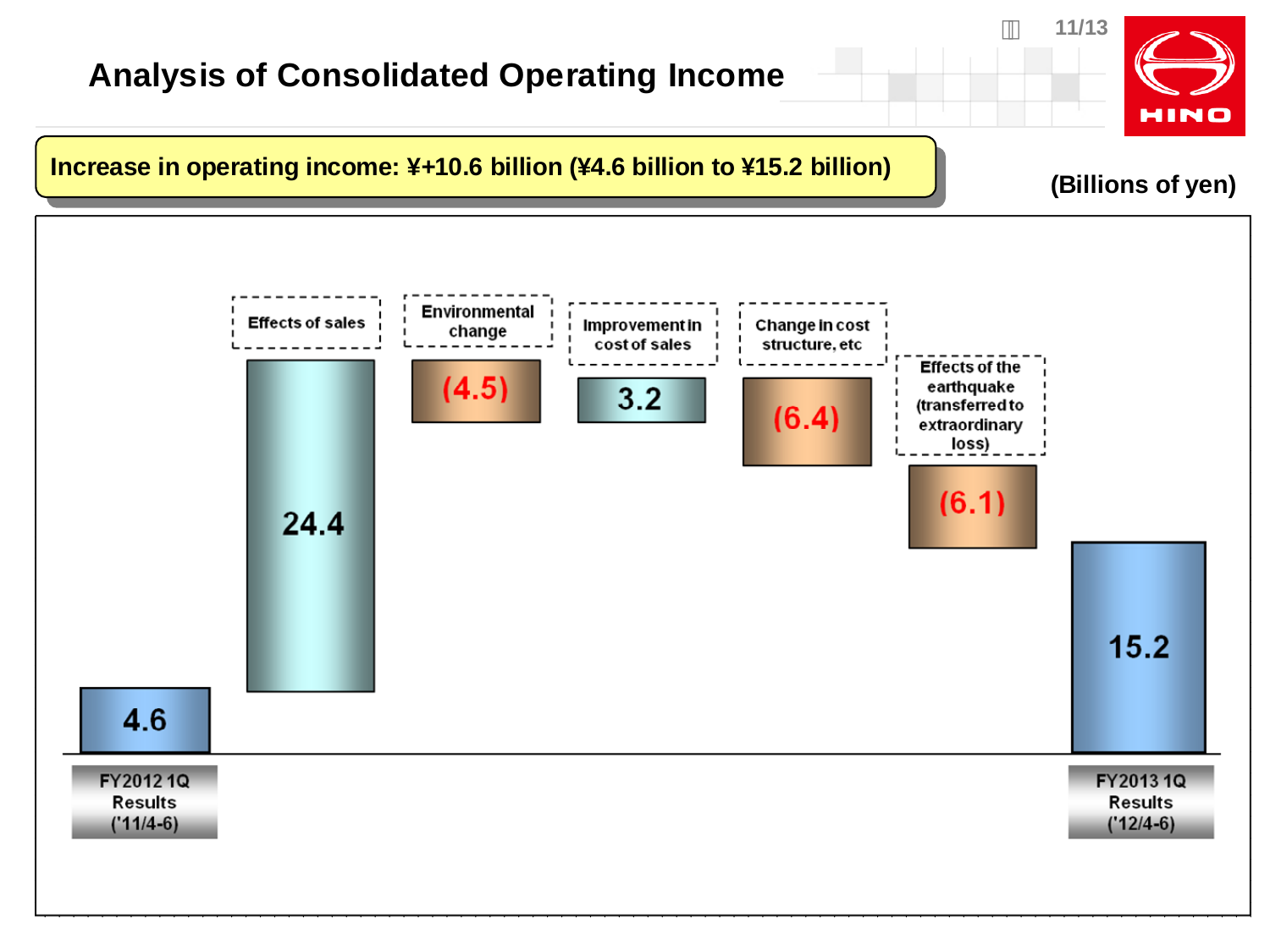#### **Trends in the Quarterly Consolidated Sales and Operating Income**